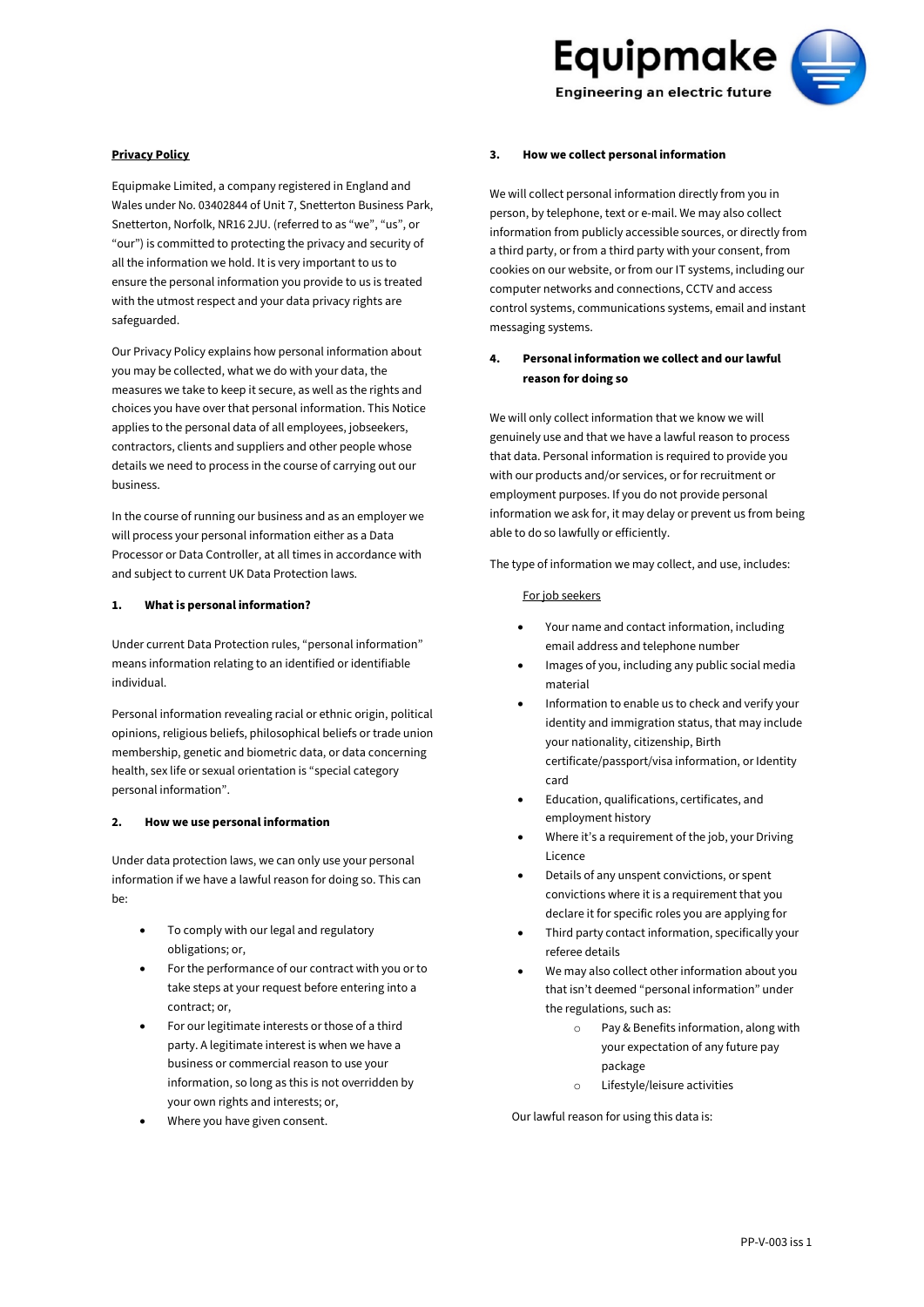- For compliance with a legal obligation, to conduct checks to identify and verify your identity and check your right to work in the UK
- For the purposes of our legitimate interests, in considering your suitability for employment and in taking steps to enter into a contract
- Other processing necessary to comply with professional, legal, and regulatory obligations that apply to our business and your application for work

# For employees

- In addition to the information we get for job seekers, we will also collect details of your marital/family status, gender, and date of birth/age
- Details of absences and your health/fitness information, including whether you have a disability
- National Insurance number and tax records
- Third-party contact information, specifically your emergency contacts
- Your employment contract information, including details of your salary, benefits, share schemes, pension arrangements
- Your trade union membership, if applicable
- Information about your use of our IT, communication and other systems, and other monitoring information
- We may also collect other information about you that isn't deemed "personal information" under the regulations, such as
	- o Meeting notes, correspondence, contemporaneous notes of conversations, appraisal, and other work performance/output records
	- o Your grievance and disciplinary record
	- o Bank details

# Our lawful reason for using this data is:

- For compliance with a legal obligation, to conduct checks to identify and verify your identity and to maintain records the confirm your continued right to work in the UK
- For the purposes of our legitimate interests, in considering your suitability for employment and in taking steps to enter into a contract
- Other processing necessary to comply with professional, legal, and regulatory obligations that apply to our business and your application for work
- For the performance of a contract with you, as your employer
- Other processing necessary to comply with professional, legal, and regulatory obligations that apply to our business and your employment
- For the purposes of our legitimate interests for operational reasons, including training



- Statistical analysis to help us manage our business and completion of statutory returns
- Ensuring safe working practices, staff administration and assessments

The reasons listed above do not apply to special category personal information, which we will only process with your explicit consent.

#### For contractors, clients, and suppliers

- Personal details of your staff or representative(s), such as their name, position in your organisation and contact information, including email address and telephone number
- Images of your staff or representative(s)
- We may also collect other information about you that isn't deemed "personal information" under the regulations, such as
	- o Your company details
	- o Information to enable us to undertake credit or other financial checks on your organisation

Our lawful reason for using this data is:

- For our legitimate interests in providing you with products and/or services and/or in conducting business with you
- To prevent and detect fraud against you or us
- Conducting checks to identify our customers and verify their identity
- Other processing necessary to comply with professional, legal and regulatory obligations that apply to our business
- Preventing unauthorised access and modifications to systems
- Updating customer records
- Marketing our services or promotional communications\*
- Credit reference checks via external credit reference agencies

\*We may use your personal information to send you updates (by e-mail, text message, telephone, or post) about our products and/or services. We have a legitimate interest in processing your personal information for marketing or promotional purposes, so we usually do not need your consent. However, where consent is needed, we will ask for consent separately and clearly.

You have the right to opt out of receiving marketing or promotional communications from us at any time.

We may ask you to confirm or update your marketing preferences if you instruct us to provide further products and/or services in the future, or if there are changes in the law, regulation, or the structure of our business.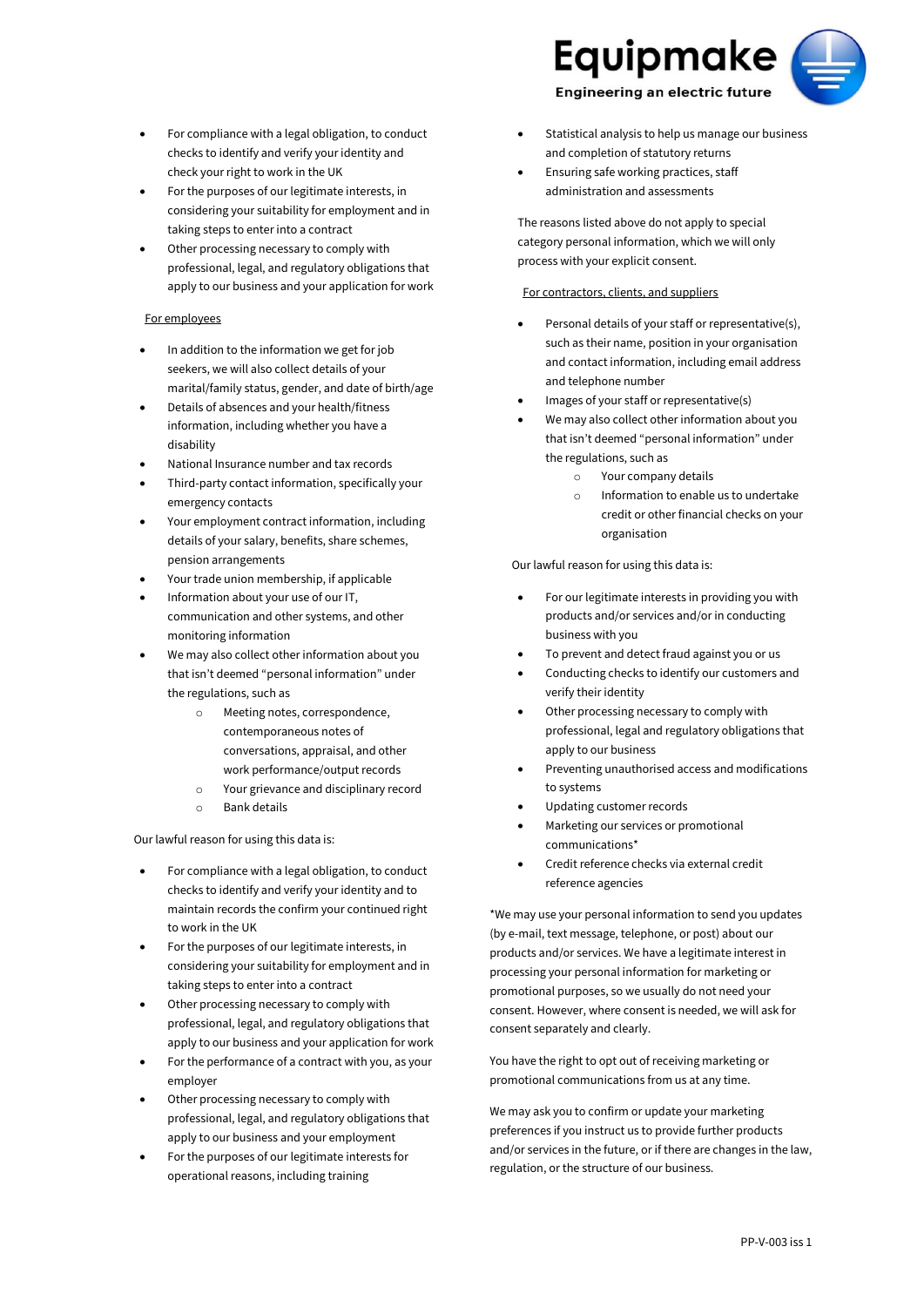#### **5. How we share personal information**

We will share personal information with:

- Third parties we use to help deliver our products and/or services to you, such as payment service providers, warehouses, and delivery companies
- Other third parties we use to help us run our business
- Third parties approved by you, such as social media sites you choose to link your account to or third-party payment providers
- Credit reference agencies
- Our insurers and brokers
- Our bank(s);

We only allow our service providers to handle your personal information if we are satisfied that they take appropriate measures to protect your personal information. We also impose contractual obligations on service providers that we may share your data with to ensure they can only use your personal information to provide services to us and to you.

We may disclose and exchange information with law enforcement agencies and regulatory bodies to comply with our legal and regulatory obligations.

# **6. Where we store personal information**

Information may be kept at our offices, third party agencies, service providers, representatives, agents.

Some of these third parties may be based outside the European Economic Area.

#### **7. How long we retain personal information**

We will retain your personal information while we are providing products and/or services to you, or during the recruitment process and, if appropriate, your employment. After that, we will keep your personal information for as long as is necessary, to comply with legal requirements, to respond to any questions, complaints or claims made by you or on your behalf; to show that we treated you fairly, and to keep records required by law.

We will not retain your personal information for longer than necessary for the purposes set out in this Notice.

### **8. How we keep personal information secure**

We have appropriate security measures to prevent personal information from being lost or used or accessed unlawfully. Only those who have a genuine business need to access personal information can see it. Those processing your



information will do so only in an authorised manner and are subject to a duty of confidentiality.

We use appropriate technical security measures including strict encryption, anonymisation and archiving techniques to safeguard your information across all our computer systems, networks, websites, mobile apps, and offices.

We will never ask you for your passwords, nor will we enter your account number or password into an email or after following a link from an email.

All electronic material is backed-up on a daily basis and hardcopy records are stored in a locked, secure cabinet.

We also have procedures to deal with a suspected data security breach. We will notify you and any applicable regulator of a suspected data security breach where we are legally required to do so.

### **9. Transfer of personal information out of the UK**

We will not share your personal information outside the UK.

# **10. Your rights under data protection law**

You have the following rights under data protection law:

- The right to be provided with a copy of your personal information (the right of access) If you make a Data Subject Access Request under your access rights, you should note that we may ask you for more information to verity your identity and provide greater details about your request before we comply. If we are legally permitted to do so we may decline your request, in which case we will explain to you why
- The right to require us to correct any mistakes in your personal information You can ask us to rectify any accurate information we hold. Where appropriate we will tell you which third-parties we have disclosed the inaccurate or incomplete personal data to, so you can take action to inform them of any rectification if you require
- The right to require us to delete your personal information in certain circumstances Where we agree with the request we will delete your data securely but will generally assume that you would prefer us to keep a note of your name and date of birth on our register of individuals that prefer not to be contacted (this is aimed at minimising the any chance of us continuing to collect data about you). If you disagree with us holding your name and date of birth for this purpose you are free to write to us, as noted below, to tell us